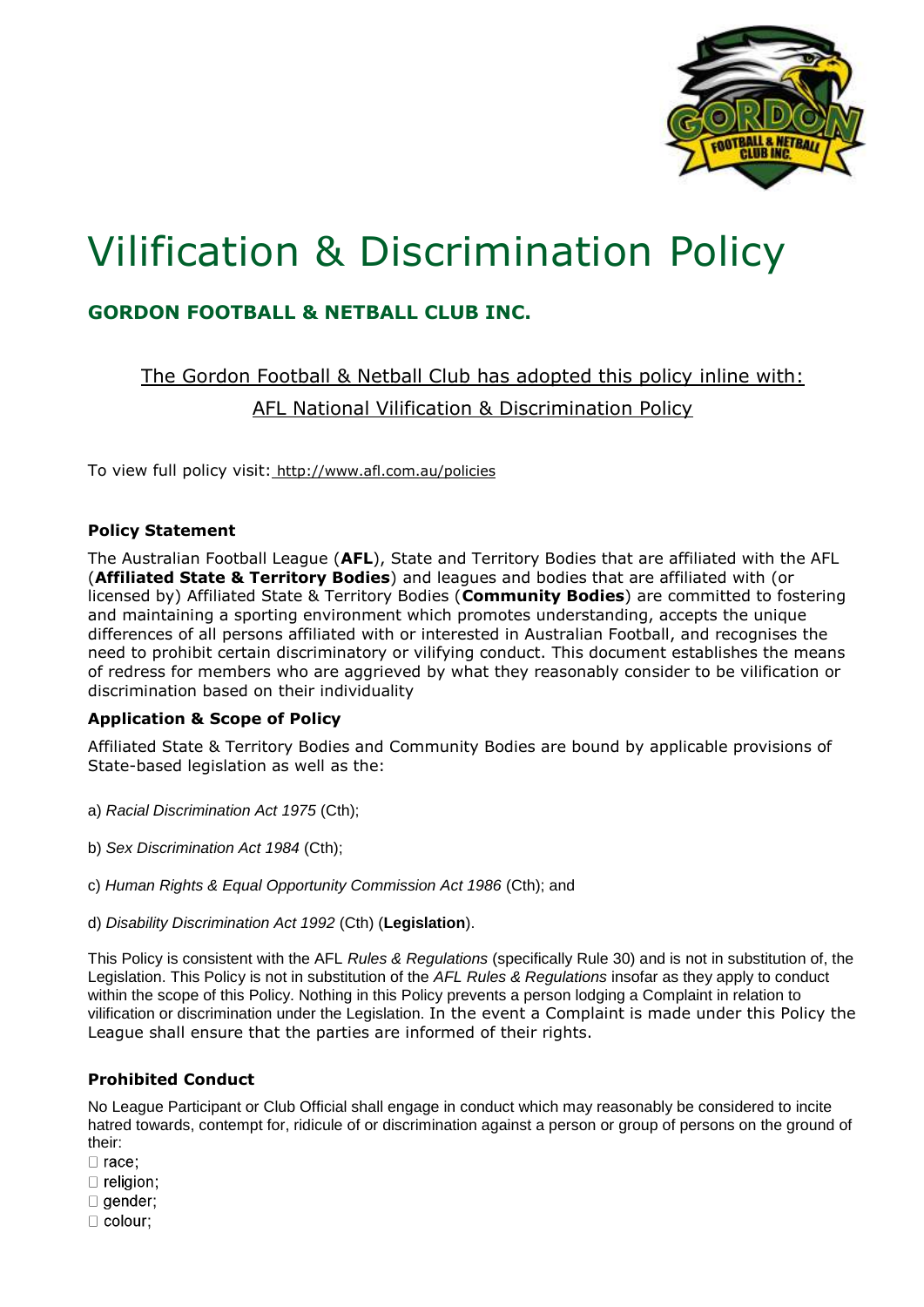- □ sexual preference, orientation or identity; or
- $\Box$  special ability or disability

#### (**Vilification & Discrimination**).

No League Participant or Club Official shall engage in conduct which may reasonably be considered to be offensive, abusive, belittling or threatening, or which is otherwise unwelcome and a reasonable person would recognise it as being unwelcome and likely to cause the recipient to feel offended, humiliated or intimidated (**Harassment**).

#### **Appointment of League Complaints Officer/s & Club Complaints Officer**

The League shall appoint a League Complaints Officer/s to ensure that any breach of this Policy is responded to in an equitable and prompt manner in accordance with this Policy.

The League shall ensure that all Clubs have a Club Complaints Officer to whom all vilification and discrimination Complaints are initially directed.

The League Complaints Officer/s is responsible for liaising between Club Complaints Officers, in the case of an Inter-Club Complaint, or with a single Club Complaints Officer, in the case of an Intra-Club Complaint, in an attempt to achieve Informal Resolution of the Complaint.

The Club Complaints Officer and the League Complaints Officer/s shall liaise directly over incidents which in the reasonable opinion of the Club Complaints Officer or League Complaints Officer/s are contrary to Section 4.

#### **Preliminary Resolution Process**

In the event that it is alleged that a person subject to section 4.1 or 4.2 has engaged in Prohibited Conduct, a Participant may by 5.00pm on the first working day following the day on which the Prohibited Conduct is alleged to have occurred, or such other time as determined by the League, lodge a Complaint with the Club Complaints Officer.

In the case of an Inter-Club Complaint, the Club Complaints Officer where the Complaint was made shall by 5.00pm on the next working day following the day on which the Complaint was lodged with the Club, lodge the Complaint with the League's Complaints Officer. The Club Complaints Officer shall take no further action once the Complaint has been lodged with the League unless otherwise instructed by the League's Complaint's Officer. In the case of an Inter-Club Complaint, the League Complaints Officer/s shall take reasonable steps within the next three (3) days following the day on which the Complaint was lodged with the League Complaint Officer/s to achieve an Informal Resolution if, in the reasonable opinion of the League Complaints Officer/s, the Complaint is capable of an Informal Resolution.

In the case of an Intra-Club Complaint, the Club Complaints Officer shall take reasonable steps within the next three (3) days following the day on which the Complaint was lodged with the Club to achieve an Informal Resolution if, in the reasonable opinion of the Club Complaints Officer, the Complaint is capable of an Informal Resolution. If an Informal Resolution is not achieved or it is reasonably believed that the Complaint is incapable of an Informal Resolution, the Club Complaints Officer shall as soon as is reasonably practicable lodge the Complaint with the League's Complaints Officer. The Club Complaints Officer shall take no further action 6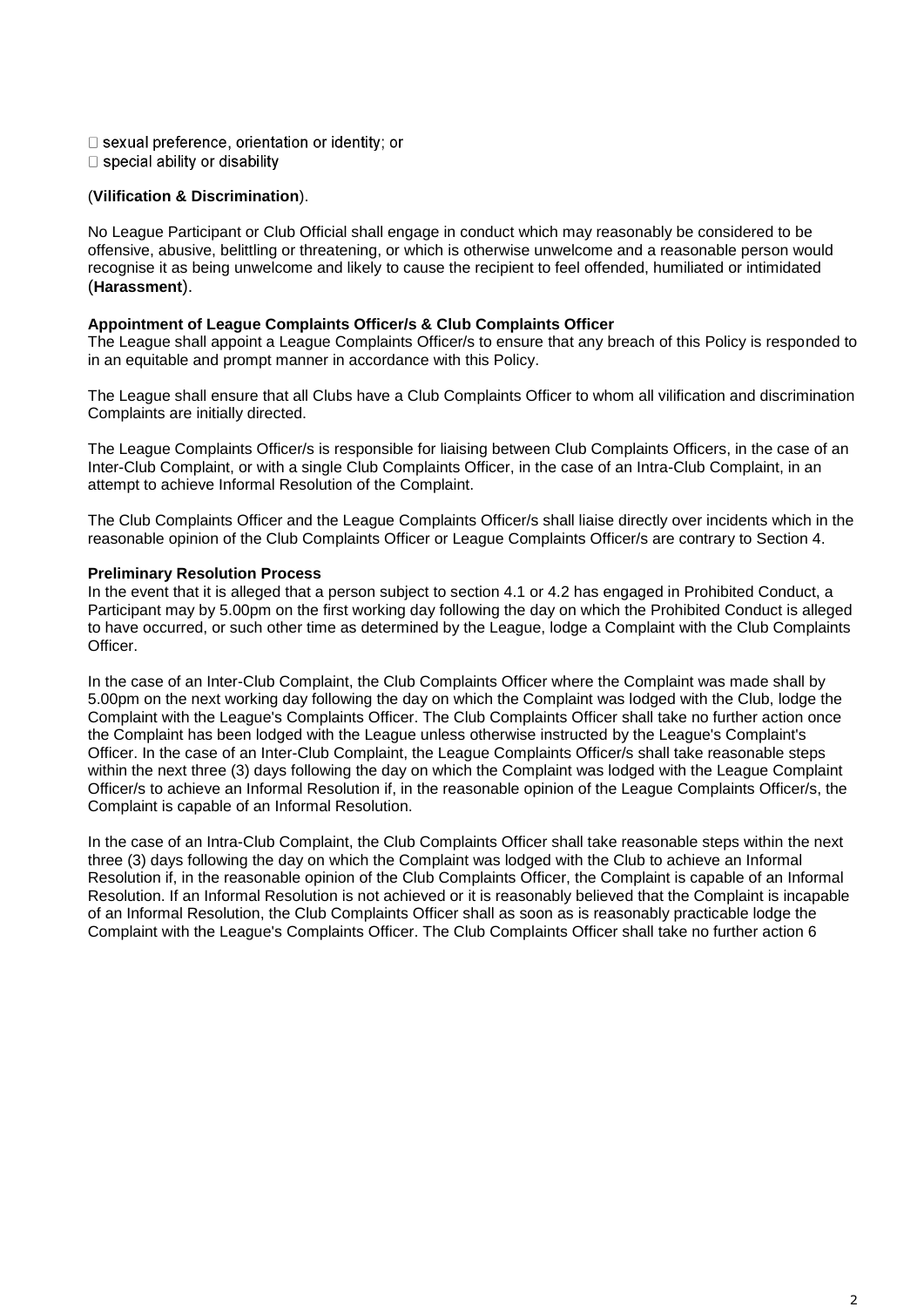once the Complaint has been lodged with the League unless otherwise instructed by the League's Complaint's Officer.

In circumstances where in the reasonable opinion of the League Complaints Officer/s a Complaint cannot be resolved by way of Informal Resolution, the League Complaints Officer/s shall proceed to Conciliation in accordance with section 8 below.

#### **Confidentiality and Records**

Confidentiality must be maintained throughout the Complaints Process. All parties to a Complaint, the League's Complaints Officer, the Club Complaints Officer, any witnesses and the conciliator must all agree to the maintenance of confidentiality. No person involved in the Complaints Process shall publicly comment on any aspect of the Complaints Process without the prior written agreement of all parties.

The League shall ensure that any documents relating to a Complaint shall remain confidential and be retained for 7 years from the date that the Complaint is made.

#### **Conciliation Process**

The League Complaints Officer/s shall make every effort to ensure that confidentiality is maintained at all times during the Complaints Process and that the outcome of the Complaints Process remains confidential. The Complaints Officer shall also refer any breach of confidentiality to the League Tribunal no later than 5pm on the next working day following the day that the breach is discovered, with the Tribunal to be convened within 7 days from the day on which the referral is made;

The League Complaints Officer/s shall:

(a) ensure the person alleged to have contravened the Policy is informed of the Complaint Process and provide that person with an opportunity to respond to the Complaint;

(b) inform the President or CEO of the League or his or her nominee that a Complaint has been received by the League Complaints Officer/s;

(c) obtain statements from any witnesses identified by the parties to the Complaint;

(d) where available, obtain any other relevant evidence;

(e) make available to both parties any witness statements or any other evidence obtained in the course of conciliating a Complaint, with an opportunity to comment, as part of the Conciliation process;

(f) appoint a conciliator to conciliate the Complaint; and

(g) ensure all steps necessary for the Complaint to be conciliated are taken within 10 working days from the day on which the Prohibited Conduct is alleged to have occurred.

8.3 Participants subject to Conciliation who are under 18 years of age must be accompanied at the Conciliation by a Club Official over 18 years of age.

#### **Investigation**

In circumstances where a Complaint is not resolved in accordance with section 8 above, the League Complaints Officer/s may refer the matter to investigation in accordance with the *National Complaint & Investigation Guidelines* (if applicable) if in the reasonable opinion of the League Complaints Officer/s, further investigation is required to resolve the Complaint

The Investigation Officer shall report to the League Complaints Officer/s on any information or evidence obtained in accordance with section 9.1. Any information or evidence obtained by the Investigation Officer and provided to the League Complaints Officer/s shall be provided to all parties to the Complaint as part of the Complaint Process. The Investigation Officer shall otherwise comply with the *National Complaint & Investigation Guidelines* (if applicable).

#### **10 Tribunal Referrals, Process & Appeal**

Following an investigation under section 9, if any, or following a failed Conciliation under section 8, the League Complaints Officer/s may refer the Complaint to a Disciplinary Tribunal, constituted in accordance with the *National Disciplinary Tribunal Guidelines* (if applicable), for determination. The League Complaints Officer/s shall take all steps necessary to make a decision about the referral of the Complaint to the Disciplinary Tribunal as soon as is reasonably practicable.

The League shall determine who is responsible for prosecuting the Complaint at the Disciplinary Tribunal. Where the referral to the Disciplinary Tribunal is made pursuant to section 10.1 of this Policy, the Tribunal will hear the Complaint within 5 working days of the Complaint referral being made.

The Disciplinary Tribunal has the power to order any reasonable penalties or directions for breaches of this Policy as are allowable under the rules and regulations of the League in force at the time of the hearing.